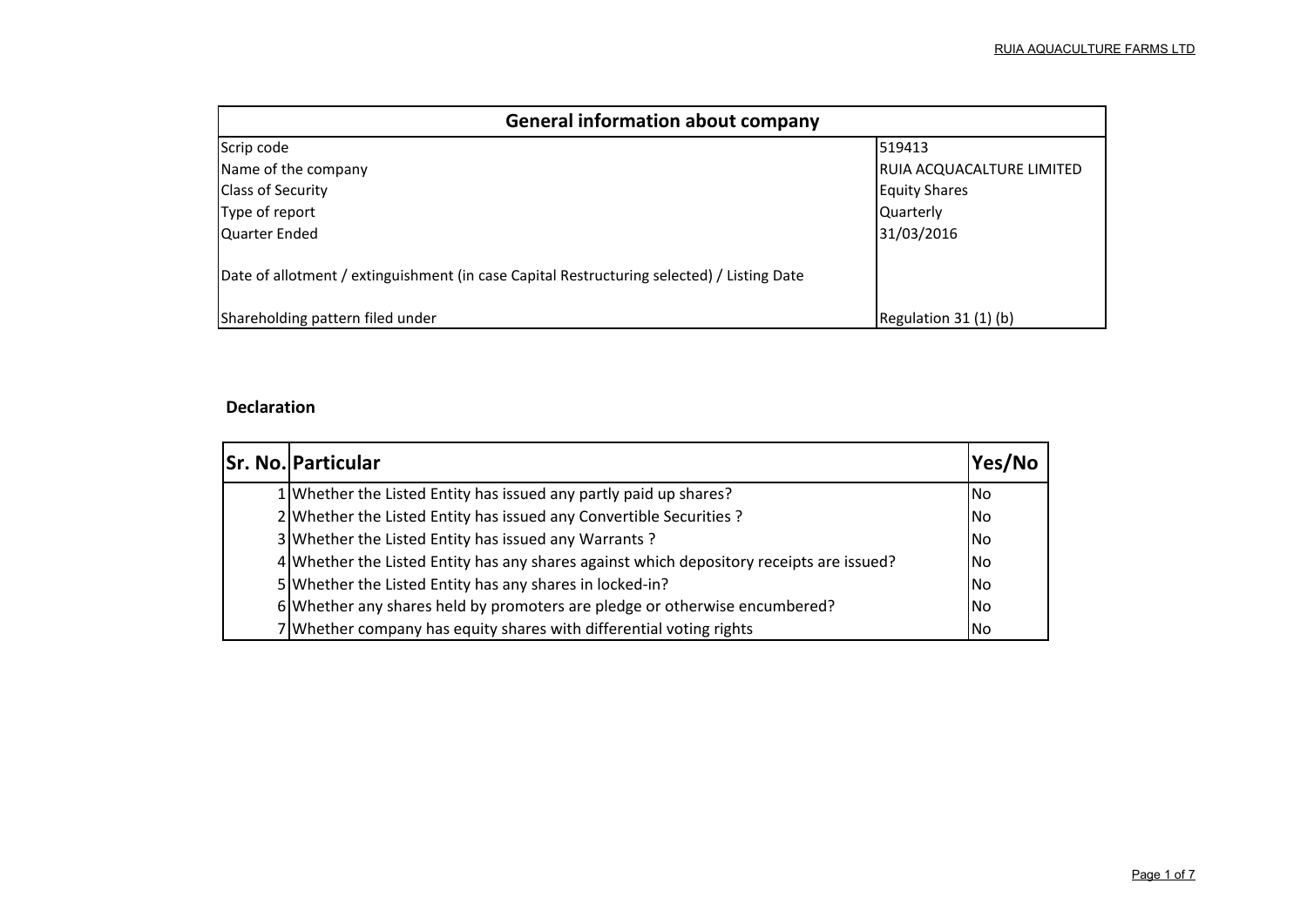## **Table I - Summary Statement holding of specified securities**

| Category<br>(1)   | Category of<br>shareholder<br>(II)             | Nos. of<br>shareholders<br>(III) | No. of fully<br>shares held<br>(IV) | No. of Partly<br>paid up equity paid-up equity<br>shares held<br>(V) | No. of shares<br>underlying<br>Depository<br>Receipts<br>(VI) | held<br>$(VII) = (IV)+(V)+$<br>(VI) | Shareholding as a %<br>Total nos. shares of total no. of shares<br>(calculated as per<br><b>SCRR, 1957)</b><br>(VIII) |             |                                         | Number of Voting Rights held in each class of<br>securities<br>(IX) |                                 | No. of Shares<br>Underlying<br>Outstanding<br>convertible<br>securities (including<br><b>Warrants)</b> | Shareholding, as a %<br>assuming full<br>conversion of<br>convertible securities (<br>as a percentage of<br>diluted share capital) |              | Number of Locked in<br>shares<br>(XII)       |             | Number of Shares pledged or<br>otherwise encumbered<br>(XIII) | Number of<br>equity shares<br>held in<br>dematerialized<br>form |
|-------------------|------------------------------------------------|----------------------------------|-------------------------------------|----------------------------------------------------------------------|---------------------------------------------------------------|-------------------------------------|-----------------------------------------------------------------------------------------------------------------------|-------------|-----------------------------------------|---------------------------------------------------------------------|---------------------------------|--------------------------------------------------------------------------------------------------------|------------------------------------------------------------------------------------------------------------------------------------|--------------|----------------------------------------------|-------------|---------------------------------------------------------------|-----------------------------------------------------------------|
|                   |                                                |                                  |                                     |                                                                      |                                                               |                                     | As a % of (A+B+C2)                                                                                                    |             | <b>No of Voting Rights</b><br>Class eg: |                                                                     | Total as a<br>% of<br>$(A+B+C)$ | (X)                                                                                                    | (XI)= (VII)+(X)<br>As a % of (A+B+C2)                                                                                              | No. (a)      | As a % of total<br><b>Shares held</b><br>(b) | No. (a)     | As a % of total<br><b>Shares held</b><br>(b)                  | (XIV)                                                           |
|                   |                                                |                                  |                                     |                                                                      |                                                               |                                     |                                                                                                                       | Class eg: X |                                         | Total                                                               |                                 |                                                                                                        |                                                                                                                                    |              |                                              |             |                                                               |                                                                 |
| (A)               | <b>Promoter &amp;</b><br><b>Promoter Group</b> | 6                                | 3139800                             | $\overline{0}$                                                       | $\mathbf 0$                                                   | 3139800                             | 62.796                                                                                                                | 3139800     |                                         | 3139800                                                             | 62.796                          |                                                                                                        | 62.796                                                                                                                             | $\mathbf 0$  | $\mathbf{0}$                                 | $\mathbf 0$ | $\mathbf 0$                                                   | $\Omega$                                                        |
| (B)               | Public                                         | 1263                             | 1860200                             | $\Omega$                                                             | $\Omega$                                                      | 1860200                             | 37.204                                                                                                                | 1860200     |                                         | 1860200                                                             | 37.204                          |                                                                                                        | 37.204                                                                                                                             | $\mathbf{0}$ | $\Omega$                                     |             | <b>NA</b>                                                     | $\Omega$                                                        |
| (C)               | Non Promoter -<br><b>Non Public</b>            |                                  |                                     |                                                                      |                                                               |                                     |                                                                                                                       |             |                                         |                                                                     |                                 |                                                                                                        |                                                                                                                                    |              |                                              |             | <b>NA</b>                                                     |                                                                 |
| (C <sub>1</sub> ) | <b>Shares</b><br>underlying DRs                |                                  |                                     |                                                                      |                                                               |                                     | <b>NA</b>                                                                                                             |             |                                         |                                                                     |                                 |                                                                                                        |                                                                                                                                    |              |                                              |             | NA                                                            |                                                                 |
| (C <sub>2</sub> ) | Shares held by<br><b>Employee Trusts</b>       | $\mathbf{0}$                     | $\Omega$                            | $\Omega$                                                             | $\mathbf 0$                                                   | $\mathbf 0$                         | $\mathsf 0$                                                                                                           | $\Omega$    |                                         | $\mathbf 0$                                                         | $\mathbf{0}$                    |                                                                                                        | $\Omega$                                                                                                                           | $\mathbf 0$  | $\Omega$                                     |             | <b>NA</b>                                                     | $\Omega$                                                        |
|                   | <b>Total</b>                                   | 1269                             | 5000000                             | $\Omega$                                                             | $\Omega$                                                      | 5000000                             | 100                                                                                                                   | 5000000     | $\mathbf 0$                             | 5000000                                                             | 100                             |                                                                                                        | 100                                                                                                                                | $\mathbf 0$  | $^{\circ}$                                   |             |                                                               | $\Omega$                                                        |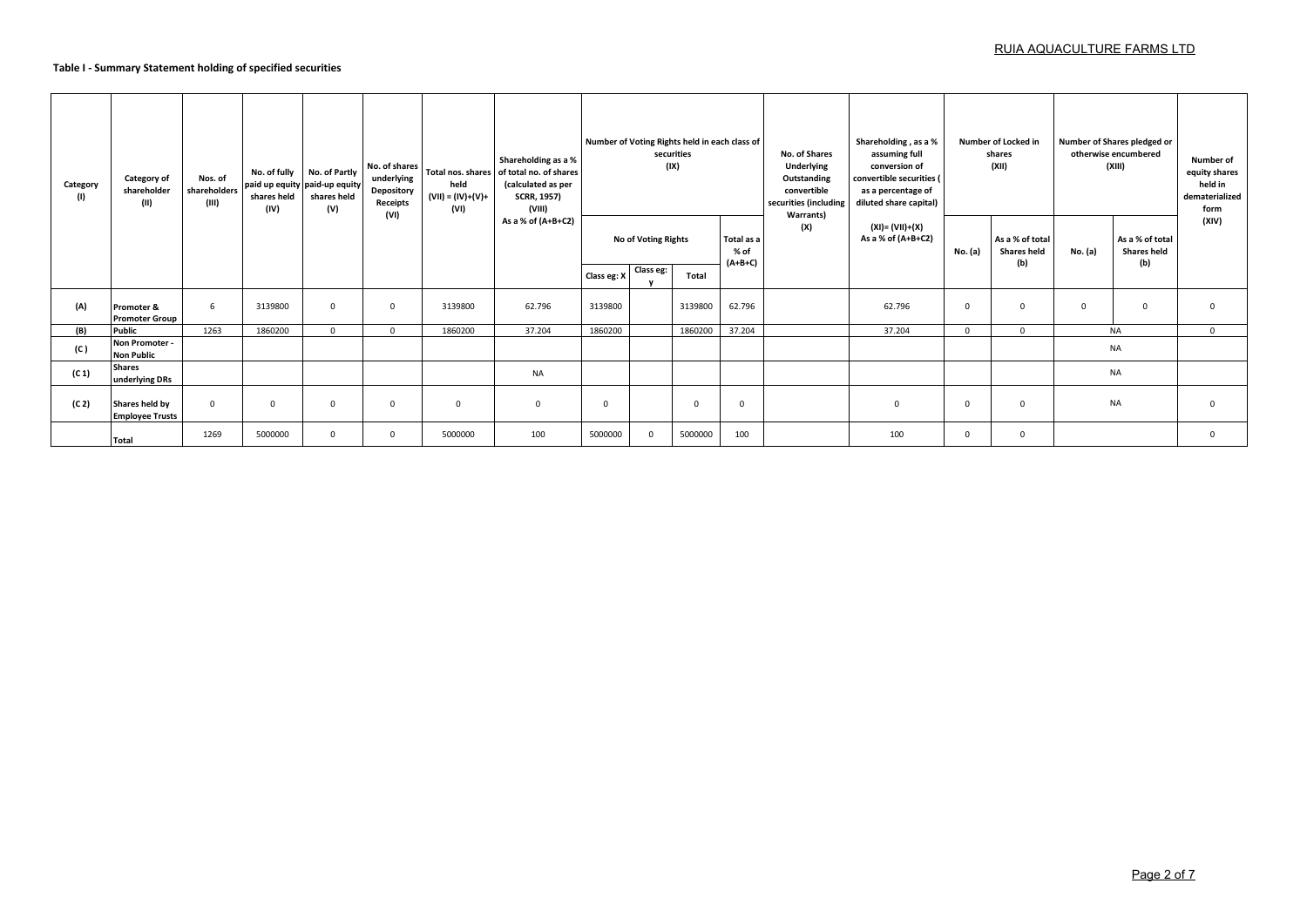## **Table II - Statement showing shareholding pattern of the Promoter and Promoter Group**

|              | Category & Name of the<br>shareholders<br>(1)                                                                                                                                                                  | PAN<br>(II) | Nos. of<br>sharehol<br>ders<br>(III) | No. of fully<br>paid up equity<br>shares held<br>(IV) | Partly paid-<br>up equity<br>shares held<br>(V) | No. of<br>shares<br>underlying<br>Depository<br>Receipts | Total nos.<br>shares held<br>$(VII) =$<br>(IV)+(V)+ (VI) | Shareholding<br>% calculated<br>as per SCRR,<br>1957<br>As a % of |                  |                                | Number of Voting Rights held in each class of<br>securities<br>(IX) |                                              | No. of Shares<br>Underlying<br>Outstanding<br>convertible<br>securities<br>(including | Shareholding, as a<br>% assuming full<br>conversion of<br>convertible<br>securities (as a<br>percentage of<br>diluted share<br>capital) | Number of Locked in<br>shares<br>(XII) |                                             | <b>Number of Shares</b><br>pledged or otherwise<br>encumbered<br>(XIII) | Number of<br>equity<br>shares held<br>in<br>dematerializ<br>ed form |       |
|--------------|----------------------------------------------------------------------------------------------------------------------------------------------------------------------------------------------------------------|-------------|--------------------------------------|-------------------------------------------------------|-------------------------------------------------|----------------------------------------------------------|----------------------------------------------------------|-------------------------------------------------------------------|------------------|--------------------------------|---------------------------------------------------------------------|----------------------------------------------|---------------------------------------------------------------------------------------|-----------------------------------------------------------------------------------------------------------------------------------------|----------------------------------------|---------------------------------------------|-------------------------------------------------------------------------|---------------------------------------------------------------------|-------|
|              |                                                                                                                                                                                                                |             |                                      |                                                       |                                                 | (VI)                                                     |                                                          | $(A+B+C2)$<br>(VIII)                                              | Class X          | No of Voting Rights<br>Class Y | Total                                                               | Total as a<br>% of Total<br>Voting<br>rights | <b>Warrants)</b><br>(X)                                                               | $(XI) = (VII)+(X)$<br>As a % of (A+B+C2) No. (a)                                                                                        |                                        | As a % of<br>total<br>Shares<br>held<br>(b) | No. (a)                                                                 | As a % of<br>total Shares<br>held<br>(b)                            | (XIV) |
| $\mathbf{1}$ | Indian                                                                                                                                                                                                         |             |                                      |                                                       |                                                 |                                                          |                                                          |                                                                   |                  |                                |                                                                     |                                              |                                                                                       |                                                                                                                                         |                                        |                                             |                                                                         |                                                                     |       |
|              | Individuals / Hindu                                                                                                                                                                                            |             |                                      |                                                       |                                                 |                                                          |                                                          |                                                                   |                  |                                |                                                                     |                                              |                                                                                       |                                                                                                                                         |                                        |                                             |                                                                         |                                                                     |       |
| (a)          | <b>Jndivided Family</b>                                                                                                                                                                                        |             |                                      |                                                       |                                                 |                                                          |                                                          |                                                                   |                  |                                |                                                                     |                                              |                                                                                       |                                                                                                                                         |                                        |                                             |                                                                         |                                                                     |       |
|              | SHARADADEVI RUIA                                                                                                                                                                                               |             |                                      | 784950                                                | $\Omega$                                        |                                                          | 784950                                                   | 15.699                                                            | 784950           | $\Omega$                       | 784950                                                              | 15.699                                       |                                                                                       | 15.699                                                                                                                                  |                                        | C                                           | <sub>r</sub>                                                            | C                                                                   |       |
|              | PRADEEP RUIA                                                                                                                                                                                                   |             |                                      | 314850                                                | $\overline{0}$                                  |                                                          | 314850                                                   | 6.297                                                             | 314850           |                                | 314850                                                              | 6.297                                        |                                                                                       | 6.297                                                                                                                                   |                                        | C                                           |                                                                         | $\Omega$<br>$\Omega$                                                |       |
|              | <b>RENU RUIA</b>                                                                                                                                                                                               |             |                                      | 784950<br>568400                                      | $\mathbf 0$                                     |                                                          | 78495<br>568400                                          | 15.699                                                            | 784950<br>568400 |                                | 784950<br>568400                                                    | 15.699                                       |                                                                                       | 15.699<br>11.368                                                                                                                        |                                        | C                                           | $\sqrt{ }$                                                              | $\Omega$                                                            |       |
|              | SUSHILA KAMAL RUIA<br>KAMAL RUIA                                                                                                                                                                               |             |                                      | 216550                                                | $\mathbf 0$<br>$\mathbf 0$                      |                                                          | 216550                                                   | 11.368<br>4.331                                                   | 216550           | $\Omega$<br>$\Omega$           | 216550                                                              | 11.368<br>4.331                              |                                                                                       | 4.331                                                                                                                                   |                                        | $\Omega$                                    | $\Omega$                                                                | $\Omega$                                                            |       |
|              | SARITA RUIA                                                                                                                                                                                                    |             |                                      | 470100                                                | $\overline{0}$                                  |                                                          | 470100                                                   | 9.402                                                             | 470100           | $\Omega$                       | 470100                                                              | 9.402                                        |                                                                                       | 9.402                                                                                                                                   |                                        | $\Omega$                                    | $\Omega$                                                                | $\Omega$                                                            |       |
|              |                                                                                                                                                                                                                |             |                                      |                                                       |                                                 |                                                          |                                                          |                                                                   |                  |                                |                                                                     |                                              |                                                                                       |                                                                                                                                         |                                        |                                             |                                                                         |                                                                     |       |
| (b)          | Central Government /<br>State Government (s)                                                                                                                                                                   |             |                                      |                                                       |                                                 |                                                          |                                                          |                                                                   | $\Omega$         | $\Omega$                       | $\Omega$                                                            |                                              |                                                                                       |                                                                                                                                         |                                        |                                             |                                                                         |                                                                     |       |
|              |                                                                                                                                                                                                                |             |                                      |                                                       |                                                 |                                                          |                                                          |                                                                   |                  |                                |                                                                     |                                              |                                                                                       |                                                                                                                                         |                                        |                                             |                                                                         |                                                                     |       |
| (c )         | Financial Institutions /<br>Banks                                                                                                                                                                              |             |                                      |                                                       |                                                 |                                                          |                                                          |                                                                   |                  | $\Omega$                       | $\Omega$                                                            |                                              |                                                                                       |                                                                                                                                         |                                        |                                             |                                                                         |                                                                     |       |
| (d)          | Any other (specify)                                                                                                                                                                                            |             |                                      |                                                       |                                                 |                                                          |                                                          |                                                                   |                  |                                |                                                                     |                                              |                                                                                       |                                                                                                                                         |                                        |                                             |                                                                         |                                                                     |       |
|              |                                                                                                                                                                                                                |             |                                      |                                                       |                                                 |                                                          |                                                          |                                                                   |                  |                                |                                                                     |                                              |                                                                                       |                                                                                                                                         |                                        |                                             |                                                                         |                                                                     |       |
|              |                                                                                                                                                                                                                |             |                                      |                                                       |                                                 |                                                          |                                                          |                                                                   |                  |                                |                                                                     |                                              |                                                                                       |                                                                                                                                         |                                        |                                             |                                                                         |                                                                     |       |
|              | Sub-Total (A)(1)                                                                                                                                                                                               |             |                                      | 3139800                                               | $\Omega$                                        |                                                          | 3139800                                                  | 62.796                                                            | 3139800          | $\Omega$                       | 3139800                                                             | 62.796                                       |                                                                                       | 62.796                                                                                                                                  |                                        |                                             |                                                                         |                                                                     |       |
|              |                                                                                                                                                                                                                |             |                                      |                                                       |                                                 |                                                          |                                                          |                                                                   |                  |                                |                                                                     |                                              |                                                                                       |                                                                                                                                         |                                        |                                             |                                                                         |                                                                     |       |
|              | 2 Foreign                                                                                                                                                                                                      |             |                                      |                                                       |                                                 |                                                          |                                                          |                                                                   |                  |                                |                                                                     |                                              |                                                                                       |                                                                                                                                         |                                        |                                             |                                                                         |                                                                     |       |
| (a)          | Individuals (Non-<br>Resident Individuals/<br>Foreign Individuals)                                                                                                                                             |             |                                      |                                                       |                                                 |                                                          |                                                          |                                                                   |                  |                                | $\Omega$                                                            |                                              |                                                                                       |                                                                                                                                         |                                        |                                             |                                                                         |                                                                     |       |
|              |                                                                                                                                                                                                                |             |                                      |                                                       |                                                 |                                                          |                                                          |                                                                   |                  |                                |                                                                     |                                              |                                                                                       |                                                                                                                                         |                                        |                                             |                                                                         |                                                                     |       |
|              | (b) Government                                                                                                                                                                                                 |             |                                      |                                                       |                                                 |                                                          |                                                          |                                                                   |                  |                                | $\mathbf 0$                                                         |                                              |                                                                                       |                                                                                                                                         |                                        |                                             |                                                                         |                                                                     |       |
|              |                                                                                                                                                                                                                |             |                                      |                                                       |                                                 |                                                          |                                                          |                                                                   |                  |                                |                                                                     |                                              |                                                                                       |                                                                                                                                         |                                        |                                             |                                                                         |                                                                     |       |
|              | (c) Institutions                                                                                                                                                                                               |             |                                      |                                                       |                                                 |                                                          |                                                          |                                                                   |                  |                                |                                                                     |                                              |                                                                                       |                                                                                                                                         |                                        |                                             |                                                                         |                                                                     |       |
|              |                                                                                                                                                                                                                |             |                                      |                                                       |                                                 |                                                          | $\Omega$                                                 |                                                                   |                  |                                | $\mathbf 0$                                                         |                                              |                                                                                       |                                                                                                                                         |                                        |                                             |                                                                         |                                                                     |       |
|              |                                                                                                                                                                                                                |             |                                      |                                                       |                                                 |                                                          |                                                          |                                                                   |                  |                                |                                                                     |                                              |                                                                                       |                                                                                                                                         |                                        |                                             |                                                                         |                                                                     |       |
| (d)          | Foreign Portfolio                                                                                                                                                                                              |             |                                      |                                                       |                                                 |                                                          |                                                          |                                                                   |                  |                                |                                                                     |                                              |                                                                                       |                                                                                                                                         |                                        |                                             |                                                                         |                                                                     |       |
|              | nvestor                                                                                                                                                                                                        |             |                                      |                                                       |                                                 |                                                          |                                                          |                                                                   |                  |                                | $\Omega$                                                            |                                              |                                                                                       |                                                                                                                                         |                                        |                                             |                                                                         |                                                                     |       |
|              |                                                                                                                                                                                                                |             |                                      |                                                       |                                                 |                                                          |                                                          |                                                                   |                  |                                |                                                                     |                                              |                                                                                       |                                                                                                                                         |                                        |                                             |                                                                         |                                                                     |       |
|              | (e) Any other (specify)                                                                                                                                                                                        |             |                                      |                                                       |                                                 |                                                          |                                                          |                                                                   |                  |                                |                                                                     |                                              |                                                                                       |                                                                                                                                         |                                        |                                             |                                                                         |                                                                     |       |
|              |                                                                                                                                                                                                                |             |                                      |                                                       |                                                 |                                                          |                                                          |                                                                   |                  |                                | $\mathbf 0$                                                         |                                              |                                                                                       |                                                                                                                                         |                                        |                                             |                                                                         |                                                                     |       |
|              |                                                                                                                                                                                                                |             |                                      |                                                       |                                                 |                                                          |                                                          |                                                                   |                  |                                |                                                                     |                                              |                                                                                       |                                                                                                                                         |                                        |                                             |                                                                         |                                                                     |       |
|              | Sub Total (A) (2)                                                                                                                                                                                              |             |                                      |                                                       | $\Omega$                                        |                                                          |                                                          | 0.000                                                             |                  |                                | $\Omega$                                                            | 0.000                                        |                                                                                       | 0.000                                                                                                                                   |                                        | C                                           |                                                                         |                                                                     |       |
|              | <b>Total Shareholding of</b><br><b>Promoter and Promoter</b><br>Group<br>$(A)=(A)(1)+(A)(2)$                                                                                                                   |             |                                      | 3139800                                               | $\mathbf 0$                                     |                                                          | 3139800                                                  | 62.796                                                            | 3139800          | $\Omega$                       | 3139800                                                             | 62.796                                       |                                                                                       | 62.796                                                                                                                                  |                                        |                                             |                                                                         |                                                                     |       |
|              | Details of Shares which remain unclaimed may be given hear along with details such as number of shareholders, outstanding shares held in demat/unclaimed suspense account, voting rights which are frozen etc. |             |                                      |                                                       |                                                 |                                                          |                                                          |                                                                   |                  |                                |                                                                     |                                              |                                                                                       |                                                                                                                                         |                                        |                                             |                                                                         |                                                                     |       |
|              |                                                                                                                                                                                                                |             |                                      |                                                       |                                                 |                                                          |                                                          |                                                                   |                  |                                |                                                                     |                                              |                                                                                       |                                                                                                                                         |                                        |                                             |                                                                         |                                                                     |       |
| Note:        | (1) PAN would not be displayed on website of Stock Exchange(s).<br>(2) The term "Encumbrance" has the same meaning as assign                                                                                   |             |                                      |                                                       | mulation 70(2) of CERL (Cubetantial             |                                                          |                                                          |                                                                   |                  | re) Poquiatione                |                                                                     |                                              |                                                                                       |                                                                                                                                         |                                        |                                             |                                                                         |                                                                     |       |

(1) PAN would not be displayed on website of Stock Exchange(s).<br>(2) The term "Encumbrance" has the same meaning as assigned under regulation 28(3) of SEBI (Substantial Acquisition of Shares and Takeovers) Regulations, 2011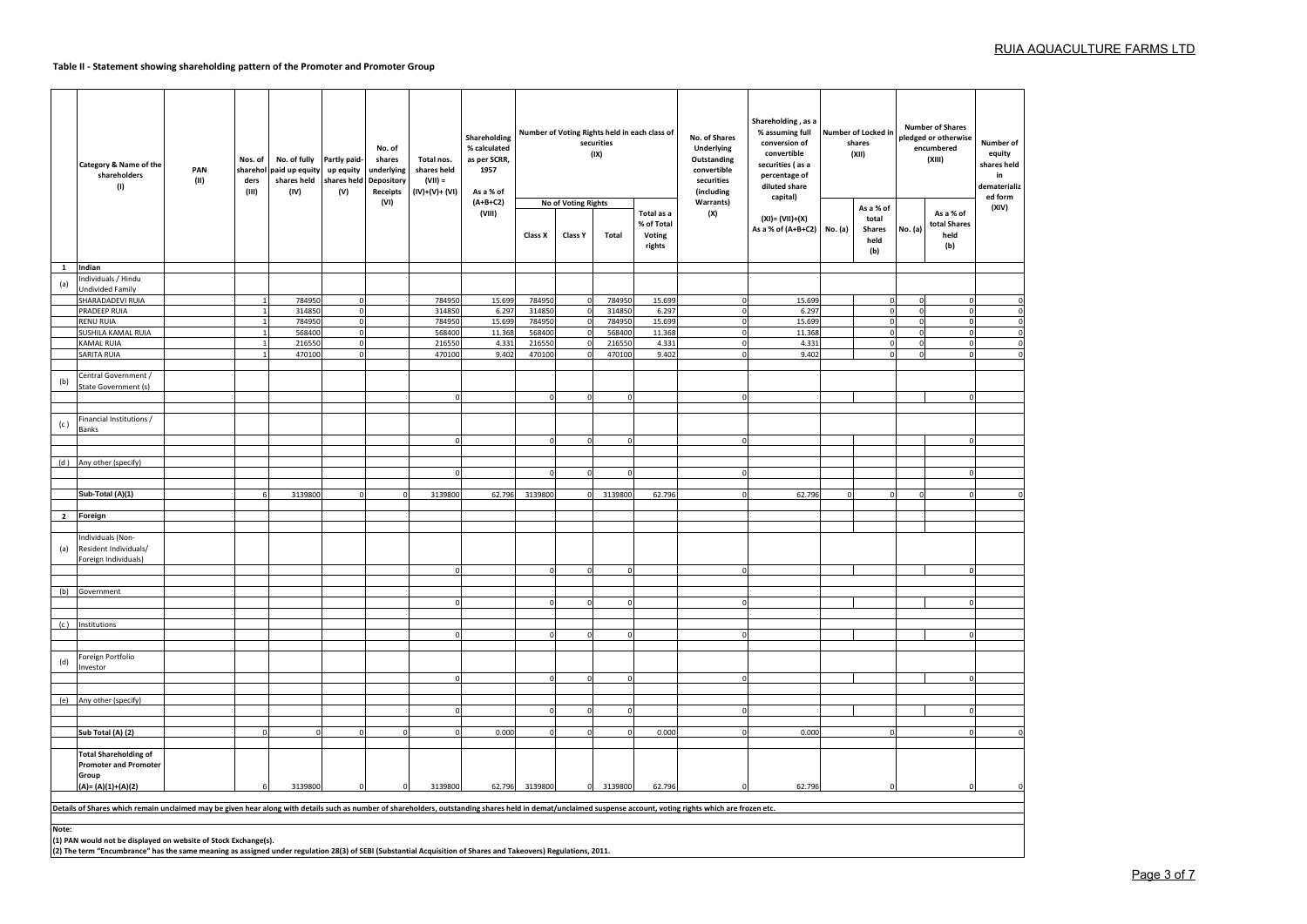## **Table III - Statement showing shareholding pattern of the Public shareholder**

|                     | Category & Name of the<br>shareholders<br>(1)      | PAN<br>(II) | Nos. of<br>shareholders<br>(III) | No. of fully<br>paid up equity<br>shares held | Partly paid-<br>up equity<br>shares held | No. of shares<br>underlying<br>Depository<br><b>Receipts</b> | Total nos.<br>shares held<br>(VII) = (IV)+(V)+ | Shareholding %<br>calculated as per<br><b>SCRR, 1957</b> |          |                                | Number of Voting Rights held in each class<br>of securities<br>(IX) |                                              | No. of Shares<br><b>Underlying</b><br>Outstanding<br>convertible securities | <b>Total Shareholding, as</b><br>a % assuming full<br>conversion of<br>convertible securities (<br>as a percentage of |            | in shares<br>(XII)                | Number of Locked Number of Shares pledged or<br>otherwise encumbered<br>(XIII)                     | Number of<br>equity shares<br>held in<br>dematerialized |
|---------------------|----------------------------------------------------|-------------|----------------------------------|-----------------------------------------------|------------------------------------------|--------------------------------------------------------------|------------------------------------------------|----------------------------------------------------------|----------|--------------------------------|---------------------------------------------------------------------|----------------------------------------------|-----------------------------------------------------------------------------|-----------------------------------------------------------------------------------------------------------------------|------------|-----------------------------------|----------------------------------------------------------------------------------------------------|---------------------------------------------------------|
|                     |                                                    |             |                                  | (IV)                                          | (V)                                      | (VI)                                                         | (VI)                                           | As a % of (A+B+C2)<br>(VIII)                             | Class X  | No of Voting Rights<br>Class Y | Total                                                               | Total as a<br>% of Total<br>Voting<br>rights | (including Warrants)<br>(X)                                                 | diluted share capital)<br>(XI)                                                                                        | No.        | As a % of<br>total Shares<br>held | As a % of total<br>No. (Not<br><b>Shares held</b><br>applicable)<br>(Not applicable)<br>(a)<br>(b) | form<br>(XIV)                                           |
| $\mathbf{1}$<br>(a) | <b>Institutions</b><br><b>Mutual Funds</b>         |             |                                  | 238700                                        | $\mathbf 0$                              |                                                              | 238700                                         | 4.774                                                    | 238700   |                                | 238700                                                              | 4.774                                        |                                                                             | 4.774                                                                                                                 | $\Omega$   | $\Omega$                          | <b>NA</b><br><b>NA</b>                                                                             | $\mathsf{0}$                                            |
|                     | SOUTHERN INDIA                                     |             |                                  |                                               |                                          |                                                              |                                                |                                                          |          |                                |                                                                     |                                              |                                                                             |                                                                                                                       |            |                                   |                                                                                                    |                                                         |
|                     | DEPOSITORY                                         |             |                                  | 238700                                        |                                          |                                                              | 238700                                         | 4.774                                                    | 238700   |                                | 238700                                                              | 4.774                                        |                                                                             | 4.774                                                                                                                 |            |                                   | <b>NA</b>                                                                                          |                                                         |
|                     |                                                    |             |                                  |                                               |                                          |                                                              |                                                |                                                          |          |                                |                                                                     |                                              |                                                                             |                                                                                                                       |            |                                   | <b>NA</b>                                                                                          |                                                         |
| (b)                 | Venture Capital Funds                              |             |                                  |                                               |                                          |                                                              | $\Omega$<br>$\Omega$                           |                                                          |          |                                | $\Omega$<br>$\Omega$                                                |                                              | $\Omega$<br>$\Omega$                                                        |                                                                                                                       |            | $\Omega$<br>$\Omega$              | <b>NA</b>                                                                                          |                                                         |
|                     |                                                    |             |                                  |                                               |                                          |                                                              |                                                |                                                          |          |                                |                                                                     |                                              |                                                                             |                                                                                                                       |            |                                   | <b>NA</b><br><b>NA</b>                                                                             |                                                         |
| (c)                 | Alternate Investment<br>Funds                      |             |                                  |                                               |                                          |                                                              |                                                |                                                          |          |                                |                                                                     |                                              |                                                                             |                                                                                                                       |            |                                   | <b>NA</b>                                                                                          |                                                         |
|                     |                                                    |             |                                  |                                               |                                          |                                                              | $\Omega$                                       |                                                          |          |                                | $\Omega$                                                            |                                              | $\Omega$                                                                    |                                                                                                                       |            | $\Omega$                          | <b>NA</b>                                                                                          |                                                         |
|                     |                                                    |             |                                  |                                               |                                          |                                                              |                                                |                                                          |          |                                |                                                                     |                                              |                                                                             |                                                                                                                       |            |                                   | <b>NA</b>                                                                                          |                                                         |
| (d)                 | Foreign Venture Capital<br>Investors               |             |                                  |                                               |                                          |                                                              |                                                | 0.000                                                    |          |                                |                                                                     | 0.000                                        |                                                                             | 0.000                                                                                                                 | $\sqrt{ }$ |                                   | <b>NA</b>                                                                                          |                                                         |
|                     |                                                    |             |                                  |                                               |                                          |                                                              |                                                |                                                          |          |                                |                                                                     |                                              |                                                                             |                                                                                                                       |            | $\Omega$                          | <b>NA</b>                                                                                          |                                                         |
|                     |                                                    |             |                                  |                                               |                                          |                                                              |                                                |                                                          |          |                                |                                                                     |                                              |                                                                             |                                                                                                                       |            |                                   | <b>NA</b>                                                                                          |                                                         |
| (e)                 | Foreign Portfolio Investors                        |             |                                  |                                               |                                          |                                                              |                                                | 0.000                                                    |          |                                |                                                                     | 0.000                                        |                                                                             | 0.000                                                                                                                 |            |                                   | <b>NA</b>                                                                                          | $\sqrt{ }$                                              |
|                     |                                                    |             |                                  |                                               |                                          |                                                              |                                                |                                                          |          |                                |                                                                     |                                              |                                                                             |                                                                                                                       |            |                                   | <b>NA</b>                                                                                          |                                                         |
|                     |                                                    |             |                                  |                                               |                                          |                                                              |                                                |                                                          |          |                                |                                                                     |                                              |                                                                             |                                                                                                                       |            |                                   | <b>NA</b>                                                                                          |                                                         |
| (f)                 | Financial Institutions/<br><b>Banks</b>            |             |                                  | 400                                           |                                          |                                                              | 400                                            | 0.008                                                    | 400      |                                | 400                                                                 | 0.008                                        |                                                                             | 0.008                                                                                                                 |            |                                   | <b>NA</b>                                                                                          | 400                                                     |
|                     |                                                    |             |                                  |                                               |                                          |                                                              |                                                |                                                          |          |                                |                                                                     |                                              |                                                                             |                                                                                                                       |            |                                   |                                                                                                    |                                                         |
| (g)                 | <b>Insurance Companies</b>                         |             |                                  |                                               |                                          |                                                              |                                                | 0.000                                                    |          |                                |                                                                     | 0.000                                        |                                                                             | 0.000                                                                                                                 |            | $\Omega$                          | <b>NA</b><br><b>NA</b>                                                                             | $\mathbf 0$                                             |
|                     |                                                    |             |                                  |                                               |                                          |                                                              | $\Omega$                                       |                                                          |          |                                | $\Omega$                                                            |                                              | $\Omega$                                                                    |                                                                                                                       |            | $\Omega$                          | <b>NA</b>                                                                                          |                                                         |
|                     |                                                    |             |                                  |                                               |                                          |                                                              |                                                |                                                          |          |                                |                                                                     |                                              |                                                                             |                                                                                                                       |            |                                   | <b>NA</b>                                                                                          |                                                         |
| (h)                 | Provident Funds/ Pension<br>Funds                  |             |                                  |                                               |                                          |                                                              |                                                |                                                          |          |                                |                                                                     |                                              |                                                                             |                                                                                                                       |            |                                   | <b>NA</b>                                                                                          |                                                         |
|                     |                                                    |             |                                  |                                               |                                          |                                                              |                                                |                                                          |          |                                |                                                                     |                                              |                                                                             |                                                                                                                       |            | $\Omega$                          | <b>NA</b>                                                                                          |                                                         |
|                     |                                                    |             |                                  |                                               |                                          |                                                              |                                                |                                                          |          |                                |                                                                     |                                              |                                                                             |                                                                                                                       |            |                                   | <b>NA</b>                                                                                          |                                                         |
| (i)                 | Any Other (specify)                                |             |                                  |                                               |                                          |                                                              | $\Omega$                                       |                                                          | $\Omega$ |                                | $\Omega$                                                            |                                              |                                                                             |                                                                                                                       |            | $\Omega$<br>$\Omega$              | <b>NA</b>                                                                                          |                                                         |
|                     |                                                    |             |                                  |                                               |                                          |                                                              |                                                |                                                          |          |                                |                                                                     |                                              |                                                                             |                                                                                                                       |            |                                   | <b>NA</b><br><b>NA</b>                                                                             |                                                         |
|                     | Sub Total (B) (1)                                  |             |                                  | 239100                                        |                                          |                                                              | 239100                                         | 4.782                                                    | 239100   |                                | 239100                                                              | 4.782                                        |                                                                             | 4.782                                                                                                                 |            | $\Omega$                          | <b>NA</b>                                                                                          | 400                                                     |
|                     |                                                    |             |                                  |                                               |                                          |                                                              |                                                |                                                          |          |                                |                                                                     |                                              |                                                                             |                                                                                                                       |            |                                   | <b>NA</b>                                                                                          |                                                         |
| $\overline{2}$      | Central Government/<br><b>State Government(s)/</b> |             |                                  |                                               |                                          |                                                              |                                                |                                                          |          |                                |                                                                     |                                              |                                                                             |                                                                                                                       |            |                                   | <b>NA</b>                                                                                          |                                                         |
|                     | President of India                                 |             |                                  |                                               |                                          |                                                              |                                                | 0.000                                                    |          |                                |                                                                     | 0.000                                        |                                                                             | 0.000                                                                                                                 |            |                                   |                                                                                                    | $\Omega$                                                |
|                     |                                                    |             |                                  |                                               |                                          |                                                              |                                                |                                                          |          |                                |                                                                     |                                              |                                                                             |                                                                                                                       |            | $\Omega$                          | <b>NA</b>                                                                                          |                                                         |
|                     | Sub Total (B) (2)                                  |             |                                  | $\Omega$                                      |                                          |                                                              |                                                | 0.000                                                    |          |                                |                                                                     | 0.000                                        |                                                                             | 0.000                                                                                                                 |            |                                   | <b>NA</b><br><b>NA</b>                                                                             | $\mathbf 0$                                             |
|                     |                                                    |             |                                  |                                               |                                          |                                                              |                                                |                                                          |          |                                |                                                                     |                                              |                                                                             |                                                                                                                       |            |                                   | <b>NA</b>                                                                                          |                                                         |
|                     | 3 Non-institutions                                 |             |                                  |                                               |                                          |                                                              |                                                |                                                          |          |                                |                                                                     |                                              |                                                                             |                                                                                                                       |            |                                   | <b>NA</b>                                                                                          |                                                         |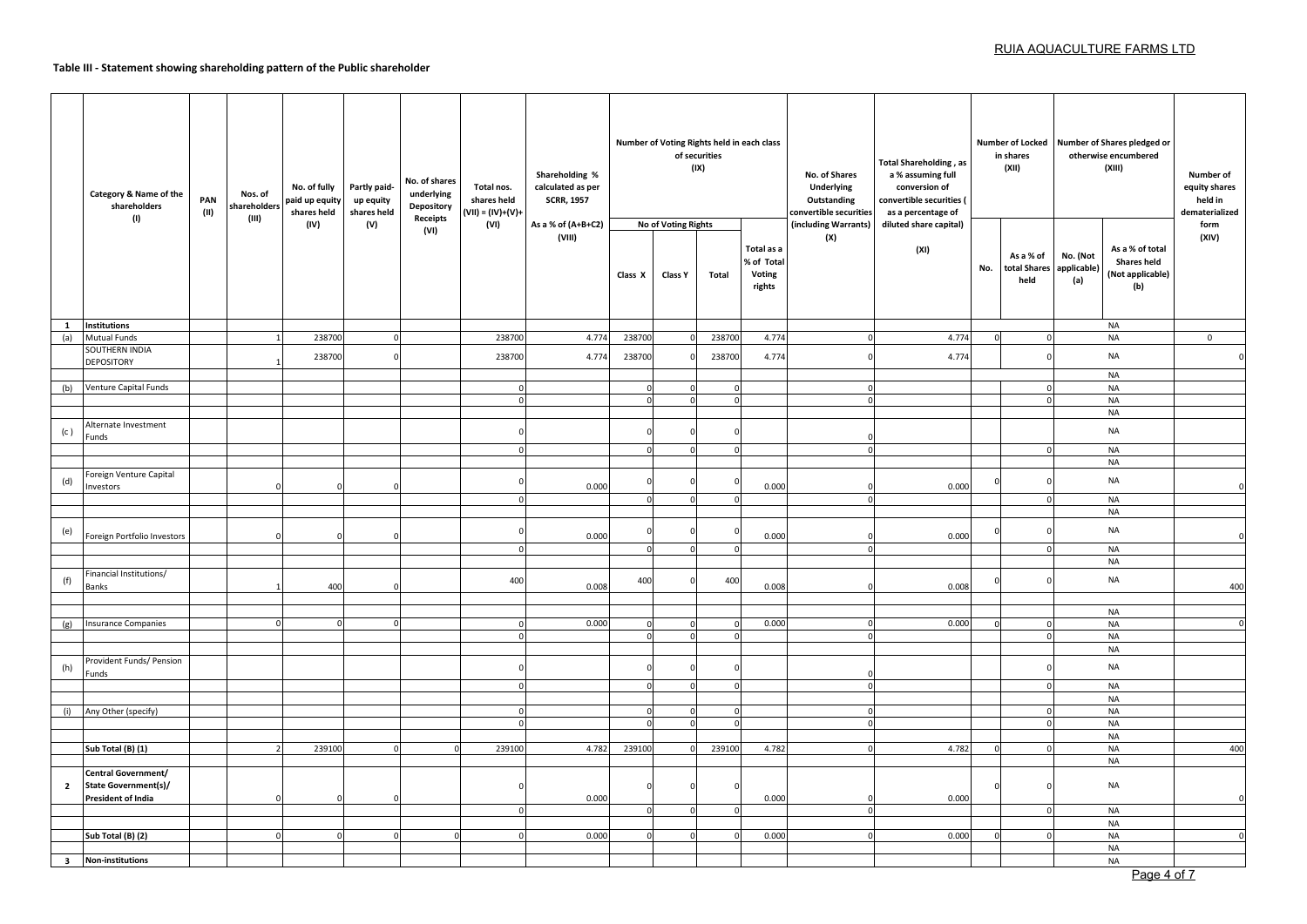RUIA AQUACULTURE FARMS LTD

| (a) | Individuals                      |             |          |                |         |        |             |              |          |        |                |        |                | <b>NA</b> |        |
|-----|----------------------------------|-------------|----------|----------------|---------|--------|-------------|--------------|----------|--------|----------------|--------|----------------|-----------|--------|
|     |                                  |             |          |                |         |        |             |              |          |        |                |        |                |           |        |
|     | Individual shareholders          |             |          |                |         |        |             |              |          |        |                |        |                |           |        |
|     | holding nominal share            |             |          |                |         |        |             |              |          |        |                |        |                |           |        |
|     | capital up to Rs. 2 lakhs.       | 1237        | 679500   |                | 679500  | 13.590 | 679500      | $\Omega$     | 679500   | 13.590 |                | 13.590 |                | <b>NA</b> | 679500 |
|     |                                  |             |          |                |         |        |             |              |          |        |                |        |                |           |        |
|     | ii. Individual shareholders      |             |          |                |         |        |             |              |          |        |                |        |                |           |        |
|     | holding nominal share            |             |          |                |         |        |             |              |          |        |                |        |                |           |        |
|     | capital in excess of Rs. 2       |             |          |                |         |        |             |              |          |        |                |        |                |           |        |
|     | lakhs.                           |             | 723000   |                | 723000  | 14.460 | 723000      | $\Omega$     | 723000   | 14.460 |                | 14.460 |                | <b>NA</b> | 73000  |
|     | RAJKUMAR S SINGH                 |             | 75000    | $\mathbf 0$    | 75000   | 1.500  | 75000       | $\mathbf 0$  | 75000    | 1.500  | $\Omega$       | 1.500  | $\Omega$       | <b>NA</b> |        |
|     | HEMENDRA KOTHARI                 |             | 75000    | $\mathbf 0$    | 75000   | 1.500  | 75000       | $\mathbf{0}$ | 75000    | 1.500  | $\Omega$       | 1.500  | $\Omega$       | <b>NA</b> |        |
|     | <b>TEJAL KOTHARI</b>             |             | 70000    | $\mathbf 0$    | 70000   | 1.400  | 70000       |              | 70000    | 1.400  | $\Omega$       | 1.400  | $\Omega$       | <b>NA</b> |        |
|     | RAVI AGARWAL                     |             | 76000    | $\mathbf 0$    | 76000   | 1.520  | 76000       | $\mathbf 0$  | 76000    | 1.520  | $\mathbf 0$    | 1.520  | $\overline{0}$ | <b>NA</b> |        |
|     | <b>GEETA AGARWAL</b>             |             | 67000    | $\Omega$       | 67000   | 1.340  | 67000       |              | 67000    | 1.340  | $\Omega$       | 1.340  |                | <b>NA</b> |        |
|     | MATADIN SHIVPRASAD               |             |          |                |         |        |             |              |          |        |                |        |                |           |        |
|     | MODI                             |             | 99000    | $\Omega$       | 99000   | 1.980  | 99000       |              | 99000    | 1.980  |                | 1.980  |                | <b>NA</b> |        |
|     |                                  |             |          |                |         |        |             |              |          |        |                |        |                |           |        |
|     | RAJESH MATADIN MODI              |             | 188000   |                | 188000  | 3.760  | 188000      |              | 188000   | 3.760  |                | 3.760  |                | <b>NA</b> |        |
|     |                                  |             |          |                |         |        |             |              |          |        |                |        |                |           |        |
|     |                                  |             |          |                |         |        |             |              |          |        |                |        |                | <b>NA</b> |        |
|     |                                  |             |          |                |         |        |             |              |          |        |                |        |                |           |        |
| (b) | NBFCs registered with RBI        |             |          |                |         |        |             |              |          |        |                |        |                | <b>NA</b> |        |
|     |                                  |             |          |                |         |        | $\Omega$    |              | $\Omega$ |        | $\overline{0}$ |        | $\Omega$       | <b>NA</b> |        |
|     |                                  |             |          |                |         |        |             |              |          |        |                |        |                | <b>NA</b> |        |
|     | (c) Employee Trusts              |             |          |                |         |        | $\Omega$    |              |          |        | $\Omega$       |        |                | <b>NA</b> |        |
|     |                                  |             |          |                |         |        | $\Omega$    |              |          |        | $\Omega$       |        | $\Omega$       | <b>NA</b> |        |
|     |                                  |             |          |                |         |        |             |              |          |        |                |        |                | <b>NA</b> |        |
|     | Overseas Depositories            |             |          |                |         |        |             |              |          |        |                |        |                |           |        |
|     | (holding DRs) (balancing         |             |          |                |         |        |             |              |          |        |                |        |                | <b>NA</b> |        |
| (d) | figure)                          |             |          |                |         |        |             |              |          |        |                |        |                |           |        |
|     |                                  |             |          |                |         |        |             |              |          |        | $\Omega$       |        |                | <b>NA</b> |        |
|     |                                  |             |          |                |         |        |             |              |          |        |                |        |                | <b>NA</b> |        |
|     | (e) Any Other (specify)          |             |          |                |         |        |             |              |          |        |                |        |                | <b>NA</b> |        |
|     | NRI (Repat & Non Repat)          |             |          |                |         |        |             |              |          |        |                |        |                |           |        |
|     |                                  |             |          |                |         | 0.000  |             |              |          | 0.000  |                | 0.000  |                | <b>NA</b> |        |
|     |                                  |             |          |                |         |        | $\mathbf 0$ |              |          |        |                |        | 0              | <b>NA</b> |        |
|     | OCB's                            | $\Omega$    |          |                |         | 0.000  |             |              |          | 0.000  |                | 0.000  |                | <b>NA</b> |        |
|     |                                  |             |          |                |         |        | $\Omega$    | $\mathbf 0$  |          |        |                |        | $\Omega$       | <b>NA</b> |        |
|     | <b>Trust</b>                     | $\Omega$    |          |                |         | 0.000  | $\Omega$    | $\mathbf 0$  | $\Omega$ | 0.000  |                | 0.000  | $\Omega$       | <b>NA</b> |        |
|     |                                  |             |          |                |         |        |             |              |          |        |                |        |                | <b>NA</b> |        |
|     | <b>Hindu Undivided Family</b>    |             |          |                |         |        |             |              |          |        |                |        |                | <b>NA</b> |        |
|     |                                  | $\sqrt{ }$  |          |                |         | 0.000  |             |              |          | 0.000  |                | 0.000  |                |           |        |
|     |                                  |             |          |                |         |        |             |              |          |        |                |        |                | <b>NA</b> |        |
|     | <b>Clearing Members</b>          | $\mathbf 0$ | $\Omega$ | $\mathbf 0$    |         | 0.000  | $\Omega$    | $\Omega$     |          | 0.000  | $\Omega$       | 0.000  | $\mathbf 0$    | <b>NA</b> |        |
|     |                                  |             |          |                |         |        |             |              |          |        |                |        |                | <b>NA</b> |        |
|     | <b>Other Body Corporates</b>     | 15          | 218600   | $\mathbf 0$    | 218600  | 4.372  | 218600      | $\mathbf 0$  | 218600   | 4.372  |                | 4.372  |                | <b>NA</b> | 19700  |
|     | KAMALIYOT INVESTMENTS            |             | 70900    | $\mathbf 0$    | 70900   | 1.418  | 70900       |              | 70900    | 1.418  |                | 1.418  |                | <b>NA</b> |        |
|     | LTD                              |             |          |                |         |        |             |              |          |        |                |        |                |           |        |
|     | PARMATAMA SECURITIES             |             | 128000   | $\overline{0}$ | 128000  | 2.560  | 128000      |              | 128000   | 2.560  |                | 2.560  |                | <b>NA</b> |        |
|     | (PVT) LTD                        |             |          |                |         |        |             |              |          |        |                |        |                |           |        |
|     |                                  |             |          |                |         |        |             |              |          |        |                |        |                |           |        |
|     | <b>Market Makers</b>             | $\Omega$    |          |                |         | 0.000  | $\Omega$    |              |          | 0.000  |                | 0.000  |                | <b>NA</b> |        |
|     |                                  |             |          |                |         |        | $\Omega$    | $\mathbf{0}$ |          |        |                |        | $\Omega$       | <b>NA</b> |        |
|     | Employee                         |             |          |                |         | 0.000  |             | $\mathbf 0$  |          | 0.000  |                | 0.000  |                | <b>NA</b> |        |
|     |                                  |             |          |                |         |        | $\Omega$    | $\mathbf{0}$ |          |        | $\Omega$       |        |                | <b>NA</b> |        |
|     | <b>Other Directors</b>           | $\Omega$    | $\Omega$ | $\Omega$       |         | 0.000  | $\Omega$    | $\mathbf 0$  |          | 0.000  | $\Omega$       | 0.000  | $\Omega$       | <b>NA</b> |        |
|     |                                  |             |          |                |         |        |             | $\Omega$     |          |        |                |        | $\Omega$       | <b>NA</b> |        |
|     |                                  |             |          |                |         |        |             |              |          |        |                |        |                | <b>NA</b> |        |
|     | Sub Total (B) (3)                | 1261        | 1621100  |                | 1621100 | 32.422 | 1621100     |              | 1621100  | 32.422 |                | 32.422 |                | <b>NA</b> | 772200 |
|     |                                  |             |          |                |         |        |             |              |          |        |                |        |                | <b>NA</b> |        |
|     |                                  |             |          |                |         |        |             |              |          |        |                |        |                |           |        |
|     | <b>Total Public Shareholding</b> |             |          |                |         |        |             |              |          |        |                |        |                | NA        |        |
|     | $(B)=(B)(1)+(B)(2)+(B)(3)$       | 1263        | 1860200  |                | 1860200 | 37.204 | 1860200     | $\mathbf{0}$ | 1860200  | 37.204 |                | 37.204 |                |           | 772600 |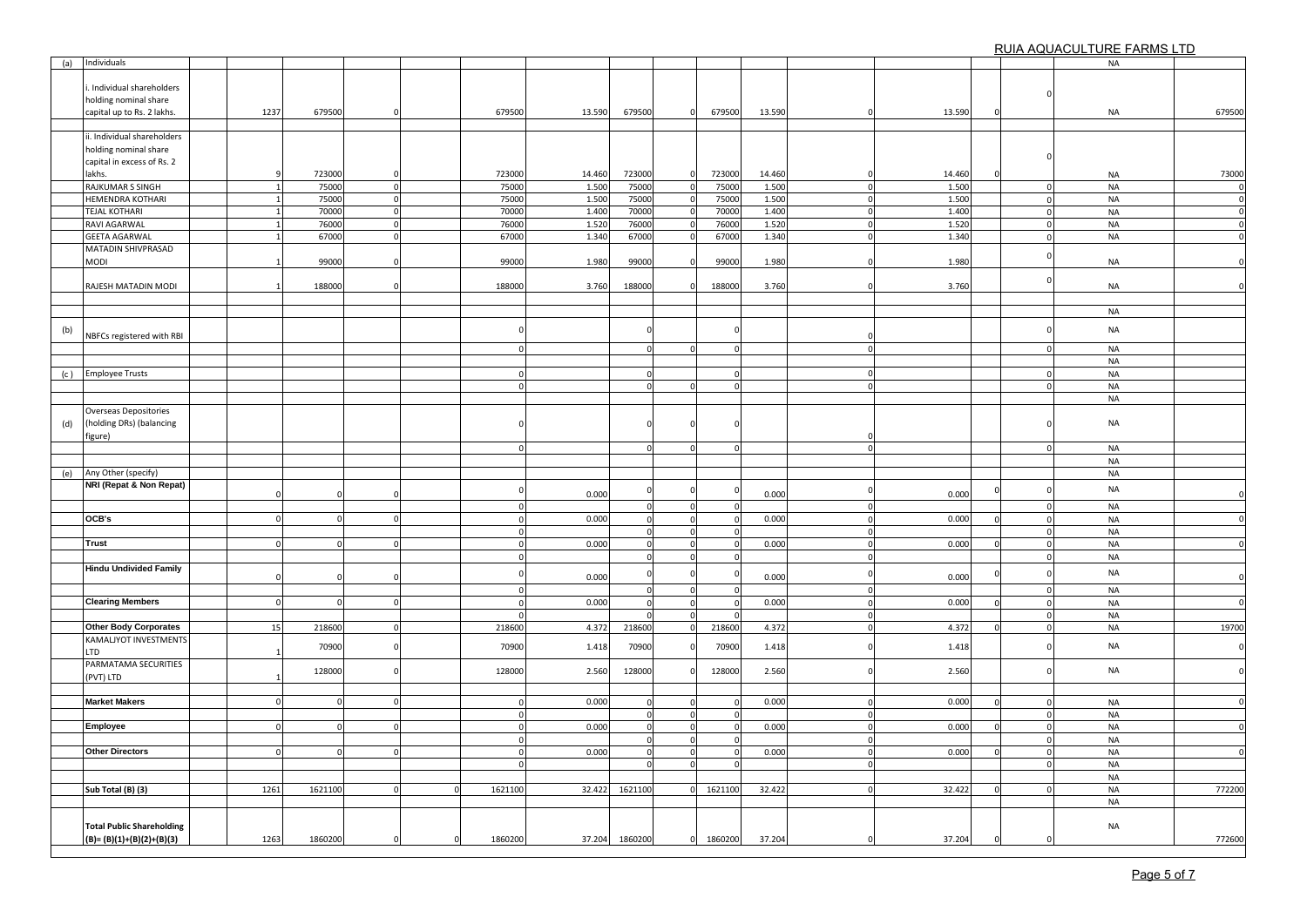**Details of the shareholders acting as persons in Concert including their Shareholding (No. and %):**

**Details of Shares which remain unclaimed may be given hear along with details such as number of shareholders, outstanding shares held in demat/unclaimed suspense account, voting rights which are frozen etc.**

**Note:**

**(1) PAN would not be displayed on website of Stock Exchange(s).**

**(2) The above format needs to be disclosed along with the name of following persons:**

**Institutions/Non Institutions holding more than 1% of total number of shares.**

**(3) W.r.t. the information pertaining to Depository Receipts, the same may be disclosed in the respective columns to the extent information available and the balance to be disclosed as held by custodian.**